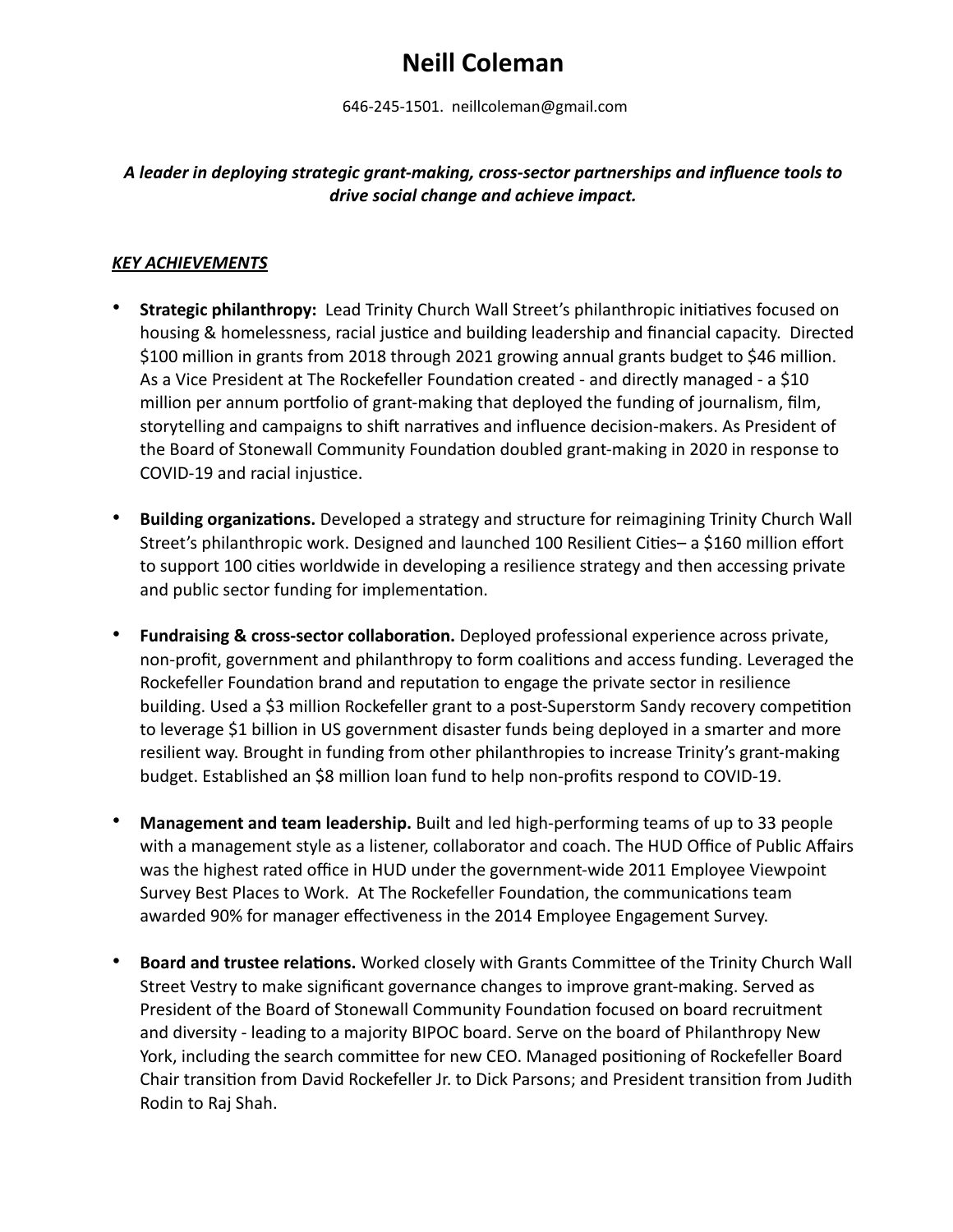## *PROFESSIONAL & LEADERSHIP EXPERIENCE*

## **Trinity Church Wall Street Executive Director, Trinity Church Wall Street Philanthropies (2021- ) Chief Philanthropy Officer (2018 - 2021)**

- Lead Trinity's philanthropic work, focusing on housing & homelessness, racial justice and building leadership and financial capacity.
- Developed a strategy and structure for reimagining Trinity's philanthropic work, growing giving from \$10 million per year to \$46 million per year in three years.
- Built a team of 24 that awards grants and makes impact investments in NYC and globally.

# **Mission Magnified (2017 -)**

# **Principal**

Independent consultant in philanthropy and communications. Clients and projects include:

- The Rockefeller Foundation: developed recommendations for establishing an alumni network
- The Conrad N. Hilton Foundation: advised on a 75<sup>th</sup> anniversary strategy.
- The Oak Foundation: conducted a strategic assessment of communications grants within the foundation's human rights and immigration program.
- The Network of European Foundations: evaluated proposals for funding
- SDI (Slum Dwellers International): developed a strategic communications plan.
- Edelman: convened Bay Area foundation leaders for a conversation on trust in philanthropy.

# **The Rockefeller Foundation (2012 - 2017)**

# **Vice President, Global Communications**

- Member of the Executive Team, setting strategy for \$4 billion foundation with 200 staff.
- Directly managed a \$10 million p.a grant-making portfolio focused on journalism, film, storytelling and campaigns. Set strategy, reviewed proposals, engaged with grantees and evaluated impact.
- Positioned the Rockefeller Foundation as a globally-recognized leader in the new fields of impact investing and resilience. Built a powerful thought leadership platform on resilience including *The Resilience Dividend* (a book by Foundation president Judith Rodin).
- Led a 16-person global communications, engagement and knowledge team in New York, Bangkok and Nairobi.

# **U.S. Department of Housing and Urban Development (2009 - 2012) Chief External Affairs Officer**

- Led and managed a team of 33 people covering press, stakeholder relations, speechwriting, event planning, and internal comms. Operating budget of \$6 million.
- Served as senior communications advisor to cabinet Secretary Shaun Donovan.
- Coordinated with the White House, Treasury and Justice departments on strategy.

# **City of New York, Department of Housing Preservation and Development Assistant Commissioner, Communications (2006 - 08); Director of Communications (2005 - 06)**

• Developed and managed an external affairs strategy for Mayor Bloomberg's 165,000 unit affordable housing plan. Established the plan as largest US municipal affordable housing plan.